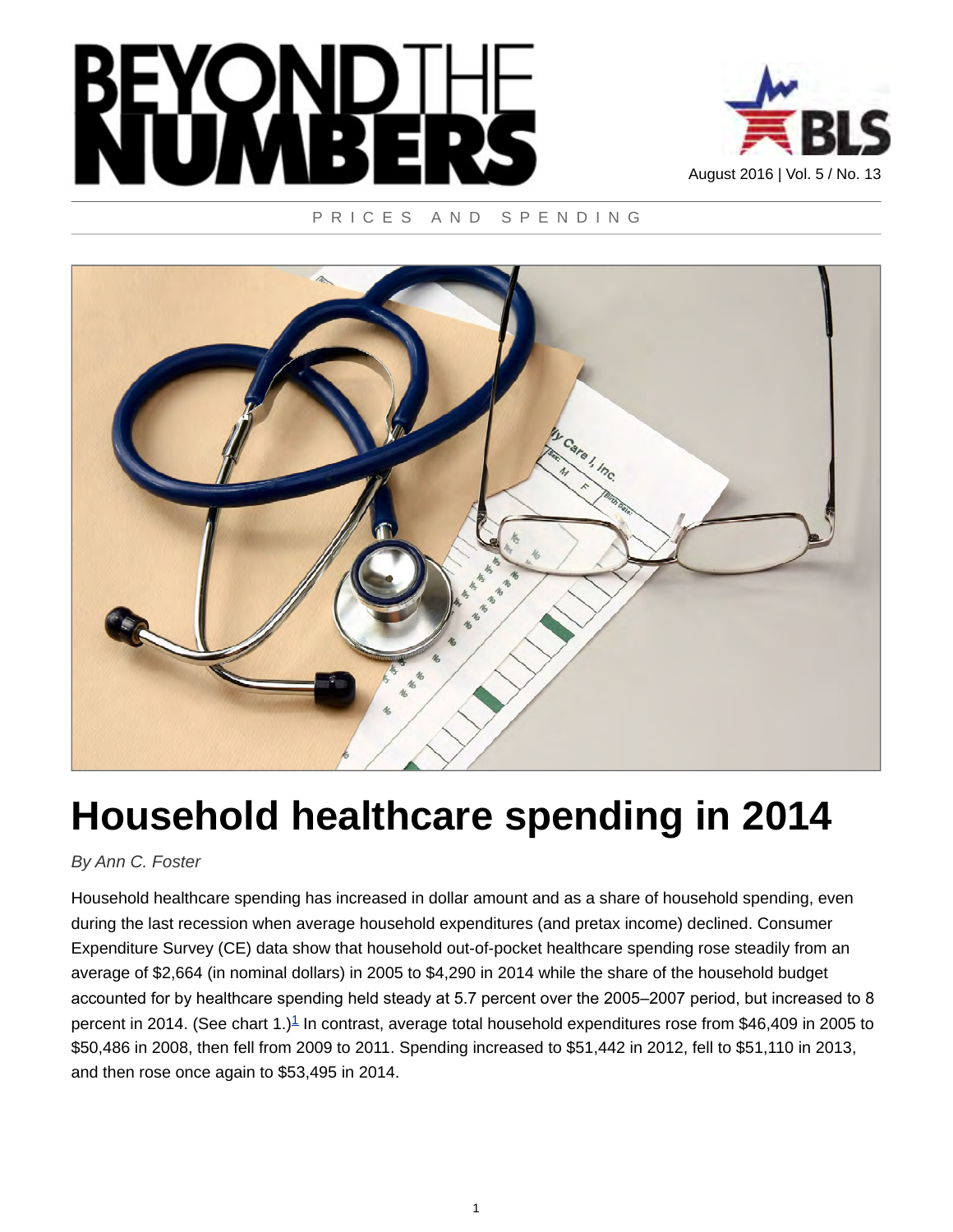<span id="page-1-1"></span><span id="page-1-0"></span>This **Beyond the Numbers** article uses [2](#page-11-1)014 CE data to examine household spending on healthcare<sup>2</sup> and its components. The article first examines the relationship between healthcare spending and household pretax income and then the relationship between healthcare spending and the age of the reference person.<sup>[3](#page-11-2)</sup>



# **Income and healthcare spending in 2014**

Income is positively associated with most household expenditures. This means that the higher the household income, the greater the dollar amount spent on goods and services. However, the percentage of income that a household spends on a particular category depends on the item. For example, as income increases, households spend more money on food but food makes up a smaller percentage of the total household budget. In contrast, both the dollar amount and the percentage of household income spent on pensions and Social Security increase with household income. Spending on apparel and services also increases with income, but nearly all income groups spend the same percentage of their budget on this category. $4$ 

<span id="page-1-2"></span>Table 1 shows household demographic information, categorized by quintiles of pretax income. Quintiles are a way of grouping data into five equal segments (or 20 percent). For this article, the first quintile represents the lowest earning 20 percent of households. Likewise the fifth quintile represents the highest earning 20 percent of households (in this case, five categories of household income; from 20 percent with the lowest income to 20 percent with the highest). Table 2 shows spending on healthcare and its components by these income groups. As incomes rose, the total amount spent on healthcare increased from \$1,868 for households in the lowest income quintile to \$7,219 for those in the highest. However, the share of total expenditures accounted for by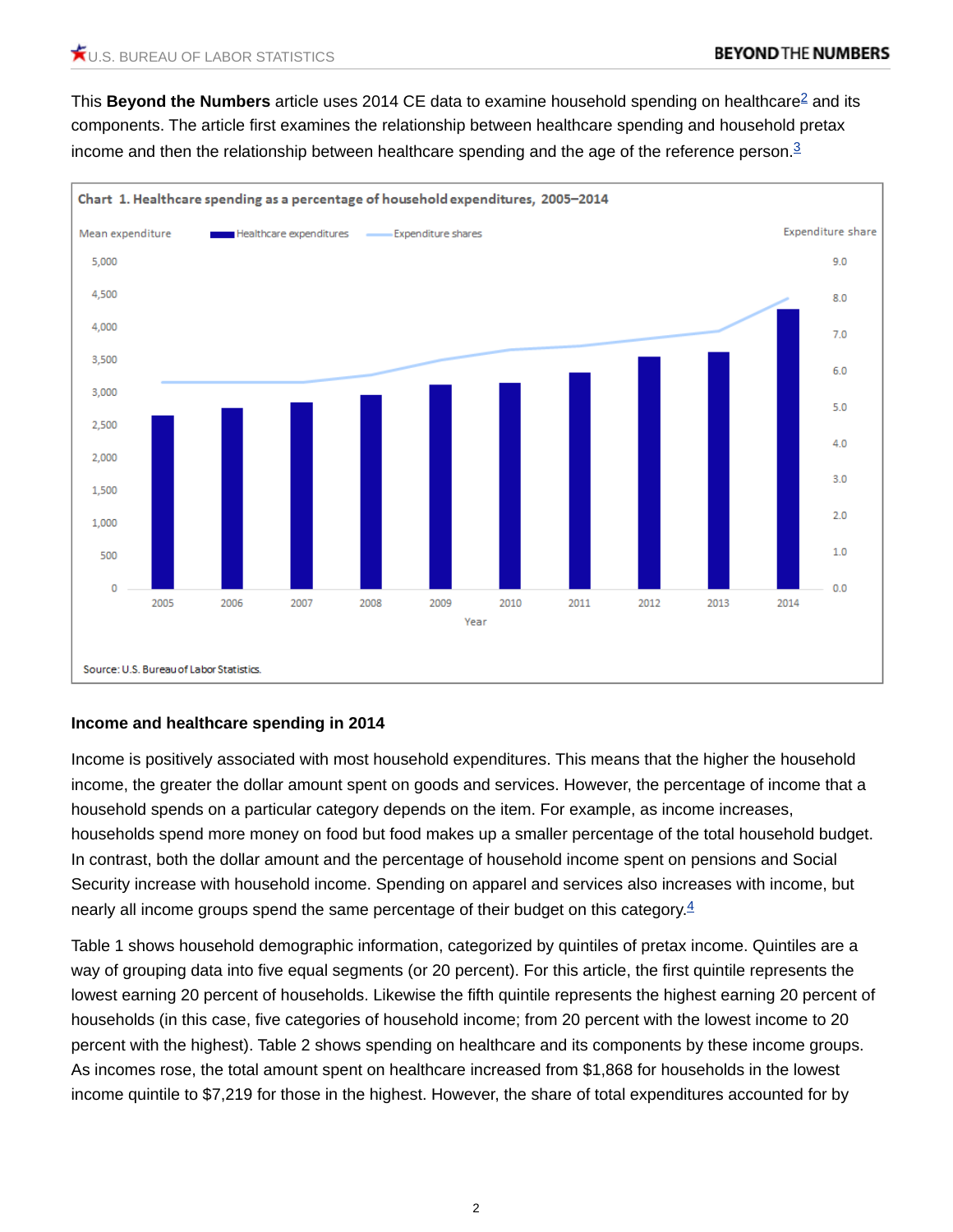healthcare followed no particular pattern and ranged from 6.9 percent for the highest income quintile to 9.7 percent for the second income quintile.

| Table 1. Consumer unit characteristics, by quintiles of pretax income, Consumer Expenditure Survey, |
|-----------------------------------------------------------------------------------------------------|
| 2014                                                                                                |

| Item                                           | All           | <b>Lowest 20</b><br>percent | Second 20<br>percent | Third 20<br>percent | Fourth 20<br>percent | <b>Highest 20</b><br>percent |
|------------------------------------------------|---------------|-----------------------------|----------------------|---------------------|----------------------|------------------------------|
| Number of consumer units (in thousands)        | 127,006       | 25,364                      | 25,384               | 25,499              | 25,349               | 25,410                       |
| Percent of consumer units                      | 100.0         | 20.0                        | 20.0                 | 20.0                | 20.0                 | 20.0                         |
| Consumer unit characteristics:                 |               |                             |                      |                     |                      |                              |
| Pretax income                                  | \$66,877      | \$10,308                    | \$27,028             | \$47,056            | \$76,988             | \$172,952                    |
| Age of reference person                        | 50.3          | 51.1                        | 53.6                 | 49.8                | 48.3                 | 48.5                         |
| Average number in consumer unit:               |               |                             |                      |                     |                      |                              |
| Persons                                        | 2.5           | 1.7                         | 2.2                  | 2.5                 | 2.8                  | 3.2                          |
| Children under 18                              | .6            | $\mathbf{.4}$               | $.5\,$               | 6.6                 | .7                   | .8                           |
| Persons 65 and older                           | $\mathbf{.4}$ | $\cdot$                     | $.5\,$               | $\mathcal{A}$       | $\cdot$ 3            | $\cdot$ .2                   |
| Earners                                        | 1.3           | $.5\,$                      | .8                   | 1.3                 | 1.7                  | 2.1                          |
| Vehicles                                       | 1.9           | .9                          | 1.4                  | 1.9                 | 2.3                  | 2.8                          |
| Percent distribution:                          |               |                             |                      |                     |                      |                              |
| Gender of reference person:                    |               |                             |                      |                     |                      |                              |
| Male                                           | 48            | 39                          | 43                   | 48                  | 52                   | 55                           |
| Female                                         | 52            | 61                          | 57                   | 52                  | 48                   | 45                           |
| Race of reference person:                      |               |                             |                      |                     |                      |                              |
| <b>Black or African-American</b>               | 13            | 21                          | 15                   | 12                  | 9                    | $\overline{7}$               |
| White, Asian, and all other races              | 87            | 79                          | 85                   | 88                  | 91                   | 93                           |
| Hispanic or Latino origin of reference person: |               |                             |                      |                     |                      |                              |
| Hispanic or Latino                             | 13            | 13                          | 16                   | 15                  | 12                   | $\overline{7}$               |
| Not Hispanic or Latino                         | 87            | 87                          | 84                   | 85                  | 88                   | 93                           |
| Education of reference person:                 |               |                             |                      |                     |                      |                              |
| Elementary (1-8)                               | 3             | 6                           | $\overline{4}$       | 3                   | $\overline{c}$       | $\mathbf{1}$                 |
| High school (9-12)                             | 33            | 44                          | 44                   | 37                  | 27                   | 15                           |
| College                                        | 63            | 50                          | 51                   | 60                  | 71                   | 84                           |
| Never attended and other                       | (1)           | $\mathbf{1}$                | (1)                  | (1)                 | (1)                  | (1)                          |
| Housing tenure:                                |               |                             |                      |                     |                      |                              |
| Homeowner                                      | 63            | 39                          | 53                   | 61                  | 74                   | 86                           |
| With mortgage                                  | 37            | 13                          | 20                   | 33                  | 51                   | 66                           |
| Without mortgage                               | 26            | 26                          | 33                   | 28                  | 23                   | 21                           |
| Renter                                         | 37            | 61                          | 47                   | 39                  | 26                   | 14                           |
| At least one vehicle owned or leased           | 87            | 63                          | 86                   | 93                  | 96                   | 97                           |
| (1) Value is too small to display.             |               |                             |                      |                     |                      |                              |

Source: U.S. Bureau of Labor Statistics.

## **Health insurance**

Health insurance premiums accounted for the greatest proportion of healthcare spending among households at all income levels. This category includes spending for private health insurance obtained individually or through a group plan and for amounts for Medicare Part B and Part D coverage. Spending on health insurance increased with income level from \$1,192 for households in the lowest income quintile to \$4,792 for households in the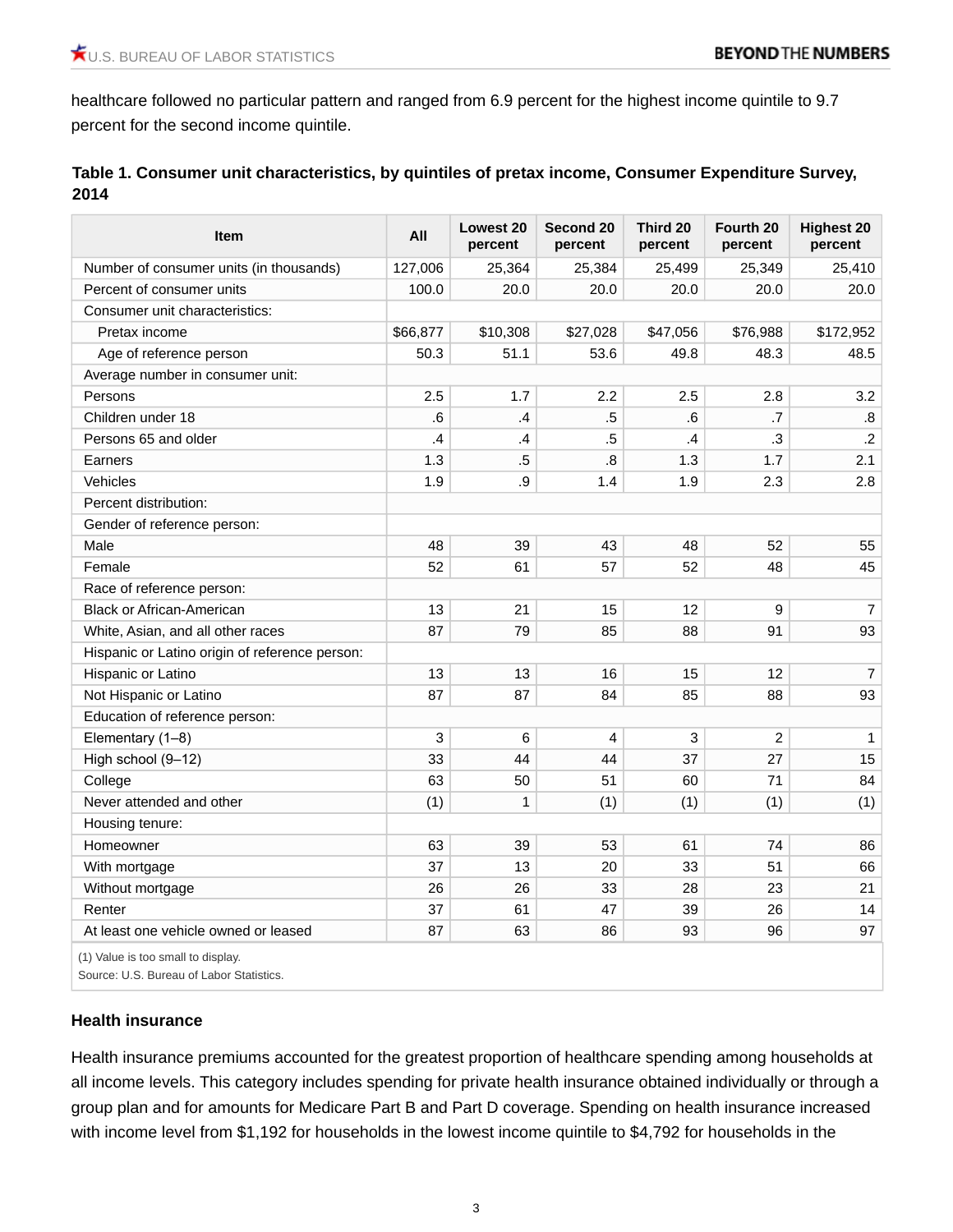highest income quintile.The composition of premium dollars varied by income quintile. For example, premiums for Medicare Part B (Medical Insurance), Medicare Part D (Prescription Drug), and Medigap (commercial Medicare supplement) coverage accounted for 51.5 percent of premiums in the lowest income quintile and 47.8 percent in the second income quintile. The proportion declined to 29.3 percent in the middle-income quintile, to 15.6 percent in the fourth income quintile, and to 6.6 percent in the highest income quintile. (See chart 2.)



These findings suggest that households in the lowest two income quintiles had a greater share of retirees than those in the highest three income quintiles. In fact, households in the lowest two income quintiles were smaller (1.7 persons in the lowest income quintile and 2.2 persons in the second income quintile and had the highest average age of the reference person (51.1 years for the lowest income quintile and 53.6 for the second income quintile) compared with households in higher income quintiles. Household size ranged from 2.5 persons in the middle income quintile to 3.5 in the highest income quintile while the age of the reference person was 49.8 for the middle income quintile, 48.3 for the fourth income quintile, and 48.5 for the highest income quintile. (See table 1.) In addition, Social Security, and private and government retirement payments accounted for 45.6 percent of pretax income for the lowest income quintile and 36.6 percent in the second income quintile. In contrast, these payments ranged from 19 percent of pretax income in the middle income quintile to 3.9 percent in the highest income quintile. $\frac{5}{5}$  $\frac{5}{5}$  $\frac{5}{5}$ 

<span id="page-3-0"></span>The proportion of household income from Public Assistance, SSI (Supplemental Security Income) and SNAP (Supplemental Nutrition Assistance Program) benefits was highest for the lowest income quintile (11.9 percent).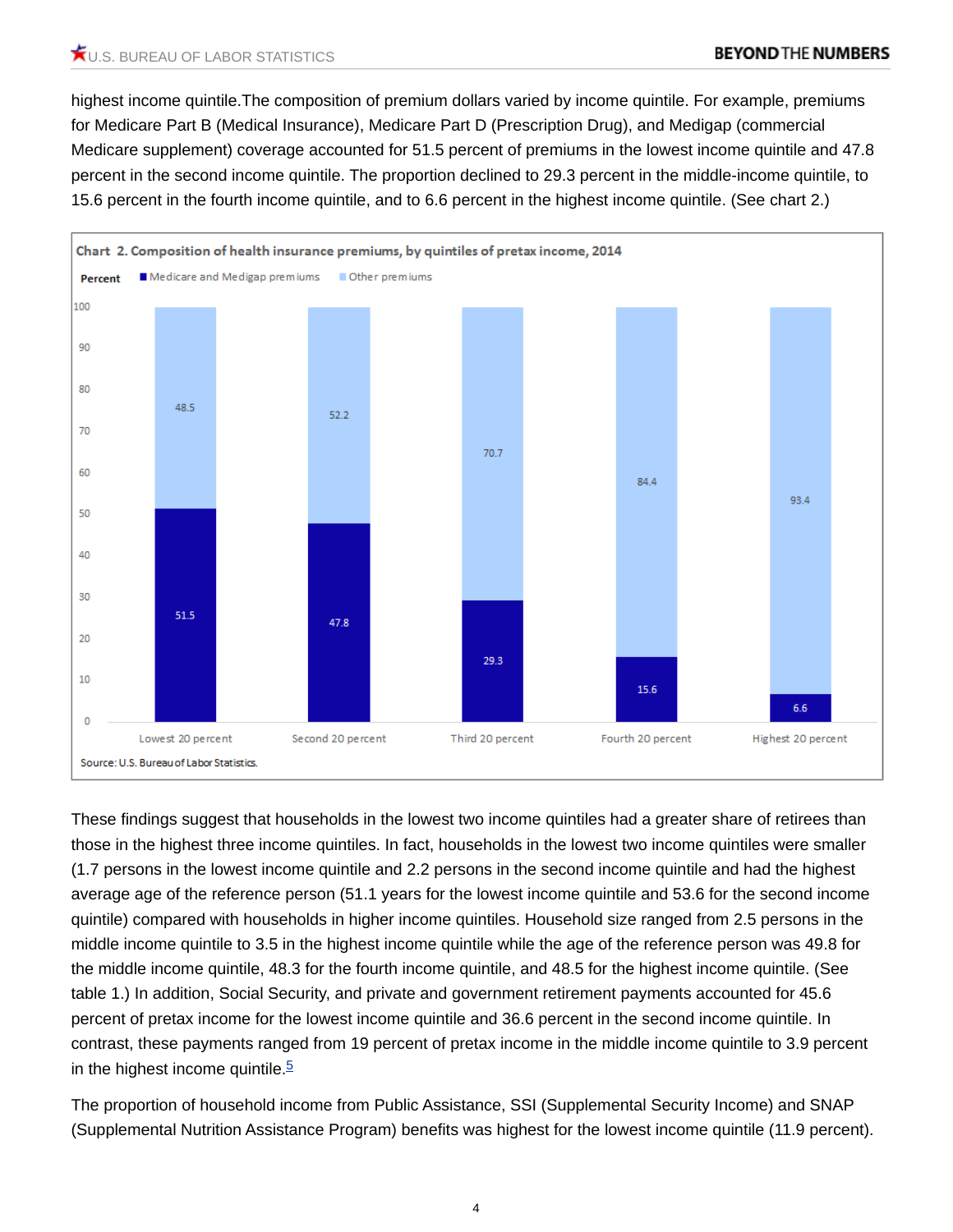These income sources went from 3 percent of pretax income in the second income quintile to less than 1 percent in each of the remaining income quintiles. These findings indicate that the pretax income of some the households in the lowest income quintile made them eligible for Medicaid assistance with premium payments and other healthcare expenses.<sup>[6](#page-12-0)</sup>

## <span id="page-4-0"></span>**Medical services**

The medical services category comprises spending on hospital room and services; lab tests and x rays; medical care in a retirement community, convalescent, or nursing home; physicians' services; eye and dental care services; services by a professional other than a physician; and other medical care services.

The share of the healthcare budget accounted for by medical services ranged from 14.4 percent for the second income quintile to 20.4 percent for households in the highest income quintile.

Average spending on medical services increased from \$700 for households in the third income quintile to \$1,470 for households in the highest income quintile. These differences were statistically significant. The \$324 spent by the lowest income quintile was not statistically different from the \$470 spent by households in the second income quintile. Households in the lowest two income quintiles, however, spent significantly less on medical services than households in the three highest income quintiles. (See table 2.)

| <b>Item</b>                             | All      | <b>Lowest 20</b><br>percent | Second 20<br>percent | Third 20<br>percent | Fourth 20<br>percent | <b>Highest 20</b><br>percent |
|-----------------------------------------|----------|-----------------------------|----------------------|---------------------|----------------------|------------------------------|
| Total annual expenditures               |          |                             |                      |                     |                      |                              |
| Mean                                    | \$53,495 | \$23,713                    | \$33,546             | \$45,395            | \$60,417             | \$104,363                    |
| Share                                   | 100.0    | 100.0                       | 100.0                | 100.0               | 100.0                | 100.0                        |
| Healthcare                              |          |                             |                      |                     |                      |                              |
| Mean                                    | 4,290    | 1,868                       | 3,252                | 4,026               | 5,082                | 7,219                        |
| Share of annual expenditures            | 8.0      | 7.9                         | 9.7                  | 8.9                 | 8.4                  | 6.9                          |
| Health insurance                        |          |                             |                      |                     |                      |                              |
| Mean                                    | 2,868    | 1,192                       | 2,239                | 2,709               | 3,406                | 4,792                        |
| Share of healthcare expenditures        | 66.9     | 63.8                        | 68.8                 | 67.3                | 67.0                 | 66.4                         |
| Medicare Part B premiums                |          |                             |                      |                     |                      |                              |
| Mean                                    | 431      | 402                         | 674                  | 516                 | 349                  | 212                          |
| Share of healthcare expenditures        | 10.0     | 21.5                        | 20.7                 | 12.8                | 6.9                  | 2.9                          |
| Medicare Part D premiums                |          |                             |                      |                     |                      |                              |
| Mean                                    | 80       | 82                          | 128                  | 92                  | 60                   | 41                           |
| Share of healthcare expenditures        | 1.9      | 4.4                         | 3.9                  | 2.3                 | 1.2                  | 0.6                          |
| Commercial Medicare supplement premiums |          |                             |                      |                     |                      |                              |
| Mean                                    | 154      | 130                         | 270                  | 186                 | 121                  | 64                           |
| Share of healthcare expenditures        | 3.6      | 6.9                         | 8.3                  | 4.6                 | 2.4                  | 0.9                          |
| <b>Medical services</b>                 |          |                             |                      |                     |                      |                              |
| Mean                                    | 790      | 324                         | 470                  | 700                 | 988                  | 1470                         |
| Share of healthcare expenditures        | 18.4     | 17.3                        | 14.4                 | 17.4                | 19.4                 | 20.4                         |
| <b>Drugs</b>                            |          |                             |                      |                     |                      |                              |
| Mean                                    | 486      | 286                         | 436                  | 472                 | 521                  | 712                          |
| Share of healthcare expenditures        | 11.3     | 15.3                        | 13.4                 | 11.7                | 10.3                 | 9.9                          |

# **Table 2. Average annual healthcare expenditures, by quintiles of pretax income, Consumer Expenditure Survey, 2014**

See footnotes at end of table.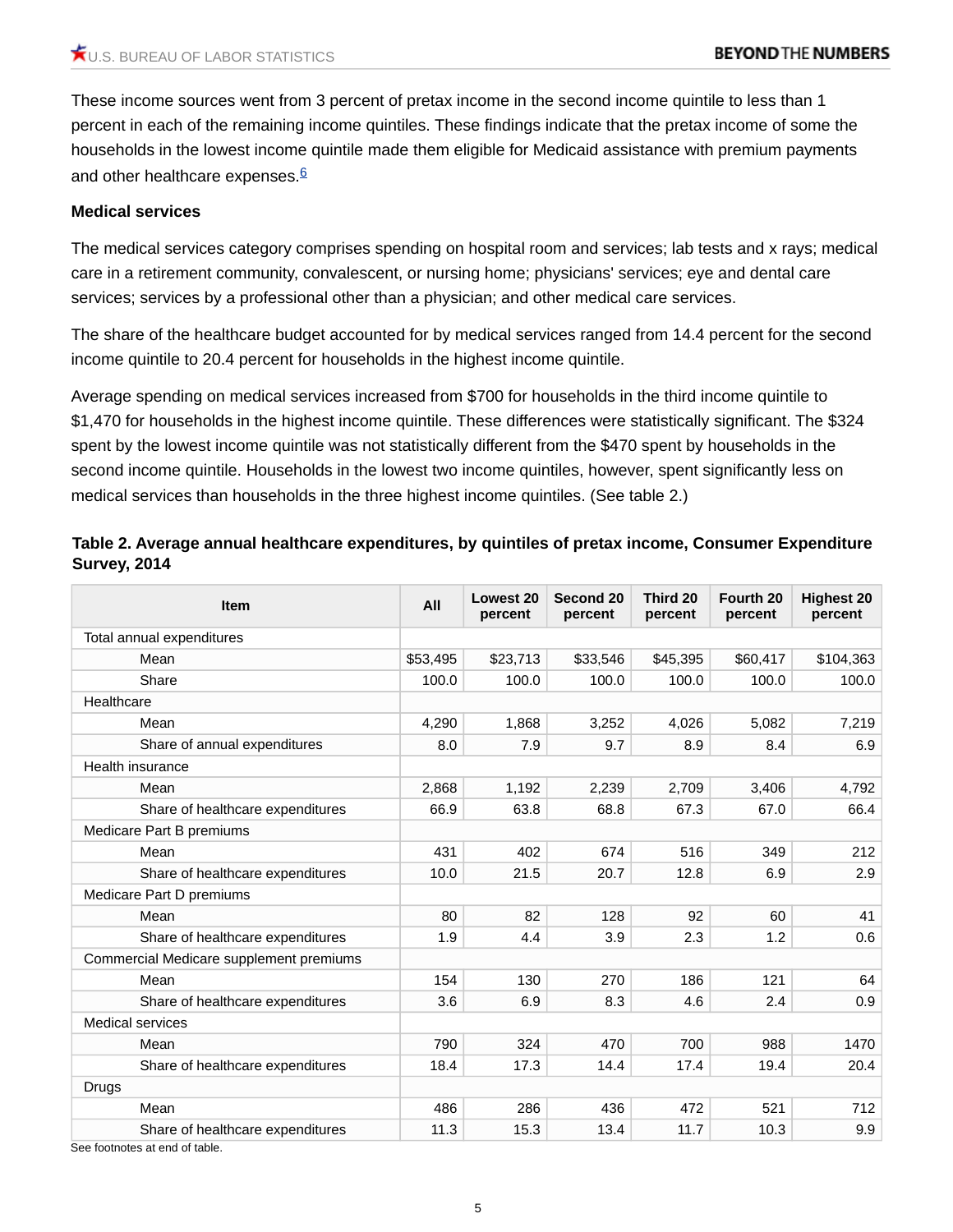| <b>Item</b>                                           | All | Lowest 20<br>percent | Second 20<br>percent | Third 20<br>percent | Fourth 20<br>percent | <b>Highest 20</b><br>percent |
|-------------------------------------------------------|-----|----------------------|----------------------|---------------------|----------------------|------------------------------|
| Prescription drugs                                    |     |                      |                      |                     |                      |                              |
| Mean                                                  | 330 | 195                  | 316                  | 337                 | 356                  | 444                          |
| Share of healthcare expenditures                      | 7.7 | 10.4                 | 9.7                  | 8.4                 | 7.0                  | 6.2                          |
| Nonprescription drugs and nonprescription<br>vitamins |     |                      |                      |                     |                      |                              |
| Mean                                                  | 156 | 91                   | 120                  | 135                 | 165                  | 268                          |
| Share of healthcare expenditures                      | 3.6 | 4.9                  | 3.7                  | 3.3                 | 3.3                  | 3.7                          |
| <b>Medical supplies</b>                               |     |                      |                      |                     |                      |                              |
| Mean                                                  | 146 | 66                   | 108                  | 145                 | 167                  | 245                          |
| Share of healthcare expenditures                      | 3.4 | 3.5                  | 3.3                  | 3.6                 | 3.3                  | 3.4                          |

**Table 2. Average annual healthcare expenditures, by quintiles of pretax income, Consumer Expenditure Survey, 2014**

## **Drugs**

In 2014, spending on drugs (prescription drugs, nonprescription drugs, and nonprescription vitamins) went from \$286 for the lowest income quintile to \$712 for the highest income quintile. While the amount spent by the lowest income quintile was statistically different from the amounts spent by the other income quintiles, the amounts spent by the second, third, and fourth income quintiles were not statistically different from each other. The amount spent by the highest income quintile was not statistically different from that spent by the fourth income quintile, but was statistically different from the amounts spent by first, second, and third income quintiles. The percentage of the healthcare budget represented by drug spending decreased with income quintile from 15.3 percent for the lowest income quintile to 9.9 percent for the highest income quintile. (See table 2.)

## **Medical supplies**

This category includes spending on eyeglasses and contact lenses, hearing aids, topicals and dressings, adult diapers, purchase or rental of supportive or rehabilitative medical equipment, and purchase or rental of medical or surgical equipment for general use.

Medical supplies accounted for a negligible proportion of the healthcare budget, and narrowly ranged from 3.3 percent for the second and fourth income quintiles to 3.6 percent for the third income quintile. The \$66 spent by the lowest income quintile was lower than the amounts spent by the remaining quintiles while the \$245 spent by the highest income quintile was higher than the amounts spent by the other income quintiles. The amount spent by the third income quintile was not statistically different from the amounts spent by the second and fourth income quintiles, but the amount spent by the second income quintile was significantly less than that spent by the fourth income quintile. (See table 2.)

# **Age and healthcare spending in 2014**

<span id="page-5-0"></span>Using CE data, classified by age of the reference person, previous research shows that annual expenditures and pretax income are "hump" shaped over the lifecycle, lowest for the under-25-years age group, then increasing to their highest levels for the 45-to-54 age group and then declining for the remaining groups.<sup>[7](#page-12-1)</sup> While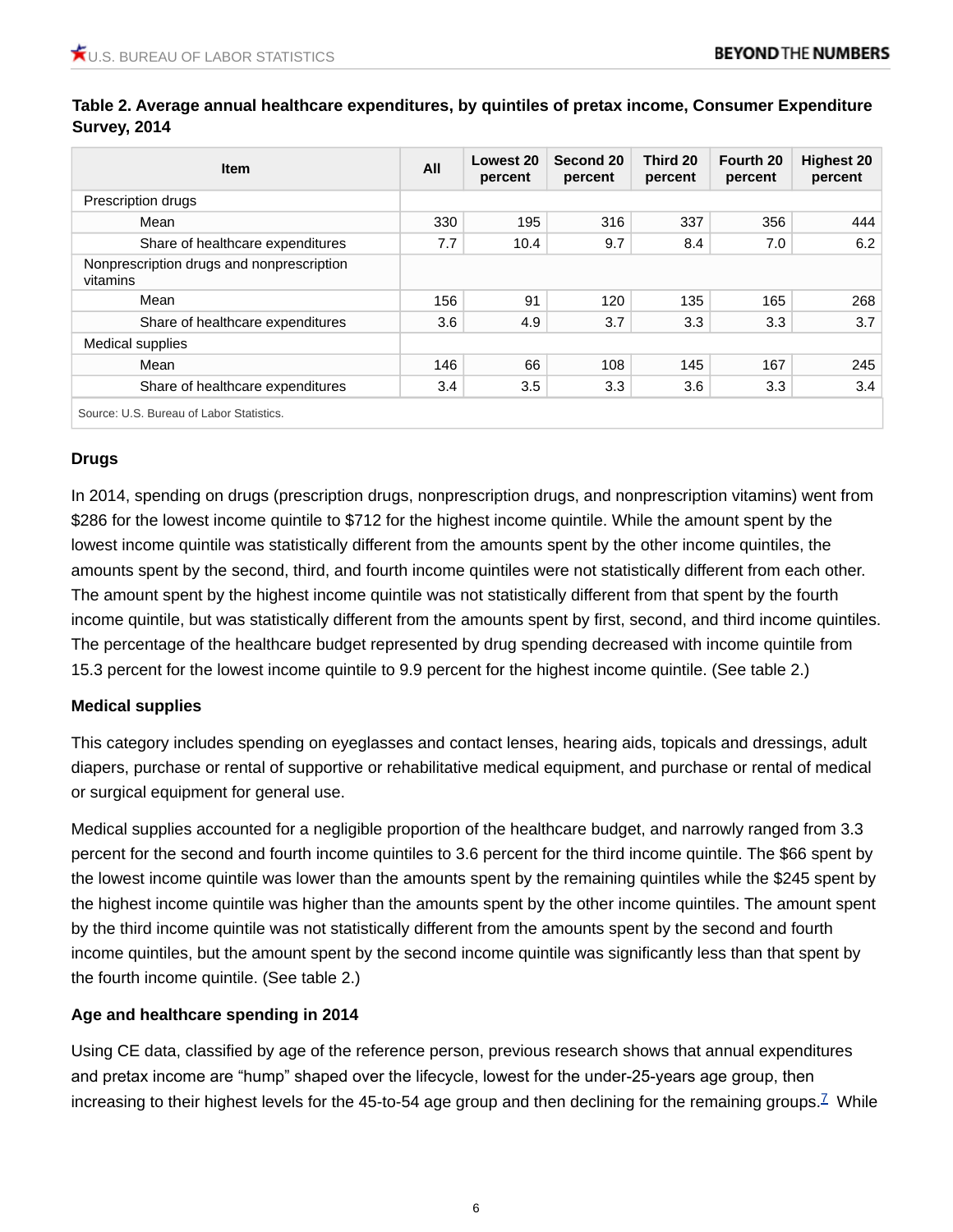a similar pattern also exists in this research, spending on healthcare and its components does not conform to this lifecycle pattern. (See tables 3 and 4.)

|  |  |  |  | Table 3. Consumer unit characteristics, by age of reference person, Consumer Expenditure Survey, 2014 |  |
|--|--|--|--|-------------------------------------------------------------------------------------------------------|--|
|--|--|--|--|-------------------------------------------------------------------------------------------------------|--|

| <b>Item</b>                                       | All           | Under 25<br>years       | $25 - 34$<br>years | $35 - 44$<br>years | $45 - 54$<br>years | $55 - 64$<br>years | $65 - 74$<br>years | 75 years<br>and older |
|---------------------------------------------------|---------------|-------------------------|--------------------|--------------------|--------------------|--------------------|--------------------|-----------------------|
| Number of consumer units (in<br>thousands)        | 127,006       | 8,405                   | 20,594             | 21,778             | 23,556             | 23,466             | 16,648             | 12,559                |
| Percent of consumer units                         | 100.0         | 6.6                     | 16.2               | 17.1               | 18.5               | 18.5               | 13.1               | 9.9                   |
| Consumer unit characteristics:                    |               |                         |                    |                    |                    |                    |                    |                       |
| Pretax income                                     | \$66,877      | \$30,081                | \$61,042           | \$84,094           | \$87,859           | \$75,241           | \$52,366           | \$35,467              |
| Age of reference person                           | 50.3          | 21.6                    | 29.7               | 39.6               | 49.8               | 59.3               | 68.8               | 81.6                  |
| Average number in consumer unit:                  |               |                         |                    |                    |                    |                    |                    |                       |
| Persons                                           | 2.5           | 2.1                     | 2.8                | 3.3                | 2.8                | 2.2                | 1.9                | 1.6                   |
| Children under 18                                 | .6            | .4                      | 1.0                | 1.4                | .6                 | .2                 | $\cdot$ 1          | a/                    |
| Persons 65 and older                              | $\mathbf{.4}$ | (1)                     | (1)                | (1)                | $\cdot$ 1          | .1                 | 1.4                | 1.4                   |
| Earners                                           | 1.3           | 1.3                     | 1.5                | 1.6                | 1.7                | 1.3                | .7                 | .3                    |
| Vehicles                                          | 1.9           | 1.1                     | 1.6                | 1.9                | 2.2                | 2.1                | 1.9                | 1.4                   |
| Percent distribution:                             |               |                         |                    |                    |                    |                    |                    |                       |
| Gender of reference person:                       |               |                         |                    |                    |                    |                    |                    |                       |
| Men                                               | 48            | 47                      | 49                 | 47                 | 49                 | 48                 | 50                 | 40                    |
| Women                                             | 52            | 53                      | 51                 | 53                 | 51                 | 52                 | 50                 | 60                    |
| Race of reference person:                         |               |                         |                    |                    |                    |                    |                    |                       |
| <b>Black or African-American</b>                  | 13            | 12                      | 14                 | 15                 | 15                 | 13                 | 10                 | 8                     |
| White, Asian, and all other races                 | 87            | 88                      | 86                 | 85                 | 85                 | 87                 | 90                 | 92                    |
| Hispanic or Latino origin of reference<br>person: |               |                         |                    |                    |                    |                    |                    |                       |
| Hispanic or Latino                                | 13            | 18                      | 17                 | 20                 | 13                 | 8                  | $\overline{7}$     | 6                     |
| Not Hispanic or Latino                            | 87            | 82                      | 83                 | 80                 | 87                 | 92                 | 93                 | 94                    |
| Education of reference person:                    |               |                         |                    |                    |                    |                    |                    |                       |
| Elementary (1-8)                                  | 3             | $\overline{c}$          | $\overline{2}$     | 3                  | $\mathbf{3}$       | 3                  | 3                  | 8                     |
| High school (9-12)                                | 33            | 29                      | 27                 | 29                 | 34                 | 36                 | 37                 | 46                    |
| College                                           | 63            | 70                      | 71                 | 68                 | 63                 | 61                 | 60                 | 46                    |
| Never attended and other                          | (1)           | (2)                     | (1)                | (1)                | (1)                | (1)                | $\mathbf{1}$       | (1)                   |
| Housing tenure:                                   |               |                         |                    |                    |                    |                    |                    |                       |
| Homeowner                                         | 63            | 11                      | 39                 | 58                 | 70                 | 77                 | 81                 | 80                    |
| With mortgage                                     | 37            | $\overline{7}$          | 32                 | 48                 | 51                 | 43                 | 30                 | 14                    |
| Without mortgage                                  | 26            | $\overline{\mathbf{4}}$ | $\overline{7}$     | 10                 | 19                 | 34                 | 50                 | 66                    |
| Renter                                            | 37            | 89                      | 61                 | 42                 | 30                 | 23                 | 19                 | 20                    |
| At least one vehicle owned or leased              | 87            | 63                      | 88                 | 90                 | 91                 | 90                 | 90                 | 81                    |

(1) Value is too small to display.

(2) No data reported.

Source: U.S. Bureau of Labor Statistics.

In 2014, household pretax income rose from \$30,081 for the under-25-years age group to \$84,094 for the 35-to-44 age group and \$87,859 for the 45-to-54 age group and then steadily declined to \$35,467 for the 75 years-and-older group. Total annual expenditures followed the same pattern, increasing from \$32,179 for the under-25-years age group to \$62,512 for the 35-to-44 age group and \$66,651 for the 45-to-54 age group and then declining to \$36,673 for the 75-years-and-older group. The differences in pretax income and in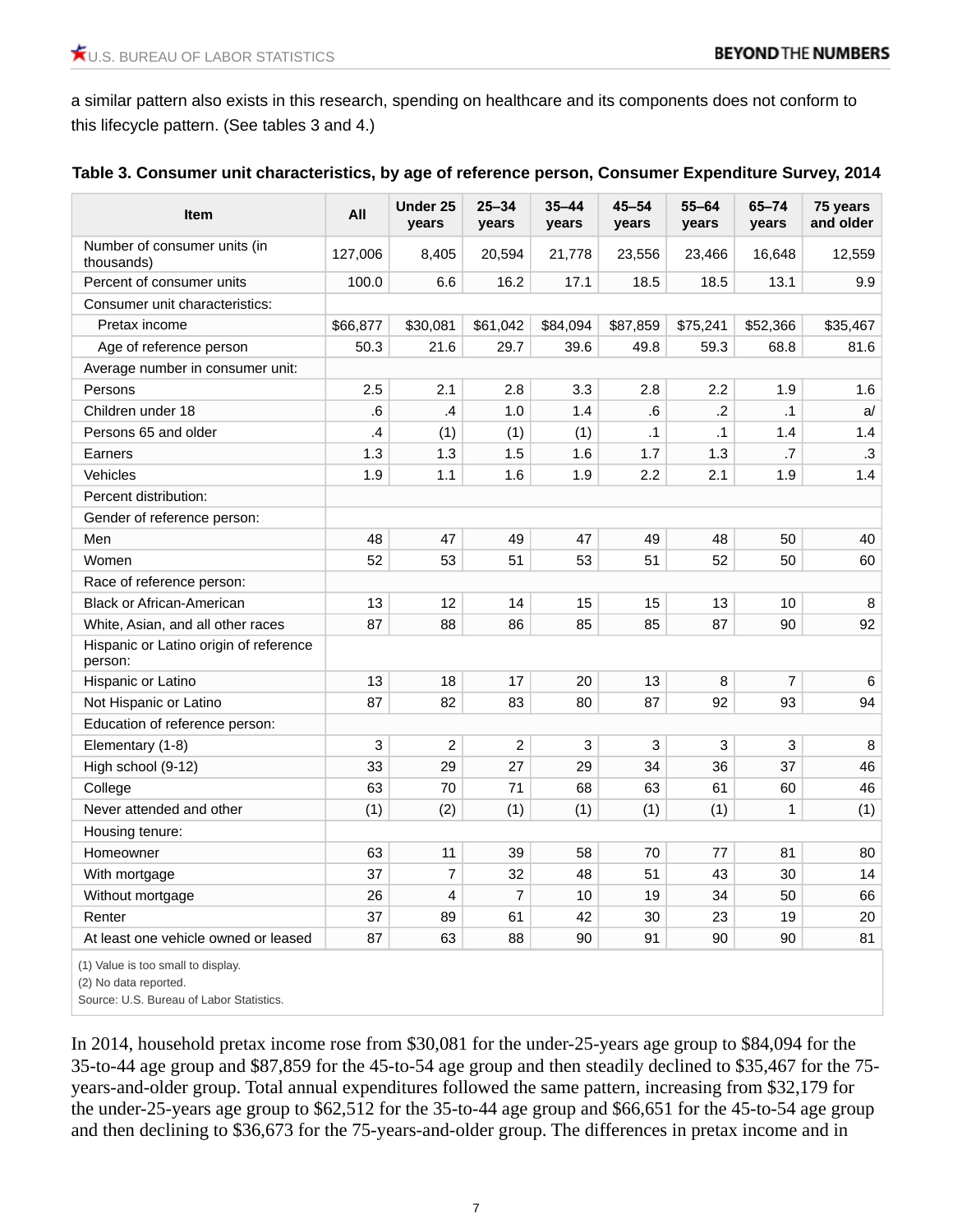total expenditures were statistically significant except for the 35–44 and the 45–54 age groups. (See tables 3 and 4.)

| Item                                                  | All      | Under 25<br>years | $25 - 34$<br>years | $35 - 44$<br>years | $45 - 54$<br>years | $55 - 64$<br>years | 65-74<br>years | 75 years<br>and older |
|-------------------------------------------------------|----------|-------------------|--------------------|--------------------|--------------------|--------------------|----------------|-----------------------|
| Total annual expenditures                             |          |                   |                    |                    |                    |                    |                |                       |
| Mean                                                  | \$53,495 | \$32,179          | \$49,547           | \$62,512           | \$65,651           | \$56,267           | \$48,885       | \$36,673              |
| Share                                                 | 100.0    | 100.0             | 100.0              | 100.0              | 100.0              | 100.0              | 100.0          | 100.0                 |
| Healthcare                                            |          |                   |                    |                    |                    |                    |                |                       |
| Mean                                                  | 4,290    | 1,103             | 2,659              | 4,033              | 4,497              | 4,958              | 5,956          | 5,708                 |
| Share of healthcare<br>expenditures                   | 8.0      | 3.4               | 5.4                | 6.5                | 6.8                | 8.8                | 12.2           | 15.6                  |
| Health insurance                                      |          |                   |                    |                    |                    |                    |                |                       |
| Mean                                                  | 2,868    | 766               | 1,910              | 2,683              | 2,936              | 3,218              | 3,985          | 3,906                 |
| Share of healthcare<br>expenditures                   | 66.9     | 69.4              | 71.8               | 66.5               | 65.3               | 64.9               | 66.9           | 68.4                  |
| Medicare Part B premiums                              |          |                   |                    |                    |                    |                    |                |                       |
| Mean                                                  | 431      | 39                | 46                 | 76                 | 108                | 262                | 1460           | 1493                  |
| Share                                                 | 10.0     | 3.5               | 1.7                | 1.9                | 2.4                | 5.3                | 24.5           | 26.2                  |
| Medicare Part D premiums                              |          |                   |                    |                    |                    |                    |                |                       |
| Mean                                                  | 80       | $\boldsymbol{9}$  | 8                  | 14                 | 27                 | 49                 | 262            | 282                   |
| Share of healthcare<br>expenditures                   | 1.9      | 0.8               | 0.3                | 0.3                | 0.6                | 1.0                | 4.4            | 4.9                   |
| Commercial Medicare supplement<br>premiums            |          |                   |                    |                    |                    |                    |                |                       |
| Mean                                                  | 154      | $\overline{c}$    | 6                  | 10                 | 19                 | 39                 | 483            | 784                   |
| Share of healthcare<br>expenditures                   | 3.6      | 0.2               | 0.2                | 0.2                | 0.4                | 0.8                | 8.1            | 13.7                  |
| Medical services                                      |          |                   |                    |                    |                    |                    |                |                       |
| Mean                                                  | 790      | 181               | 480                | 861                | 888                | 912                | 1,020          | 867                   |
| Share of healthcare<br>expenditures                   | 18.4     | 16.4              | 18.1               | 21.3               | 19.7               | 18.4               | 17.1           | 15.2                  |
| <b>Drugs</b>                                          |          |                   |                    |                    |                    |                    |                |                       |
| Mean                                                  | 486      | 117               | 191                | 370                | 511                | 667                | 724            | 718                   |
| Share of healthcare<br>expenditures                   | 11.3     | 10.6              | 7.2                | 9.2                | 11.4               | 13.5               | 12.2           | 12.6                  |
| Prescription drugs                                    |          |                   |                    |                    |                    |                    |                |                       |
| Mean                                                  | 330      | 60                | 104                | 220                | 346                | 456                | 519            | 553                   |
| Share of healthcare<br>expenditures                   | 7.7      | 5.5               | 3.9                | 5.5                | 7.7                | 9.2                | 8.7            | 9.7                   |
| Nonprescription drugs and<br>nonprescription vitamins |          |                   |                    |                    |                    |                    |                |                       |
| Mean                                                  | 156      | 56                | 87                 | 150                | 166                | 212                | 205            | 165                   |
| Share of healthcare<br>expenditures                   | 3.6      | 5.1               | 3.3                | 3.7                | 3.7                | 4.3                | 3.4            | 2.9                   |
| Medical supplies                                      |          |                   |                    |                    |                    |                    |                |                       |
| Mean                                                  | 146      | 39                | 77                 | 119                | 162                | 161                | 227            | 218                   |
| Share of healthcare<br>expenditures                   | 3.4      | 3.5               | 2.9                | 3.0                | 3.6                | 3.2                | 3.8            | 3.8                   |

See footnotes at end of table.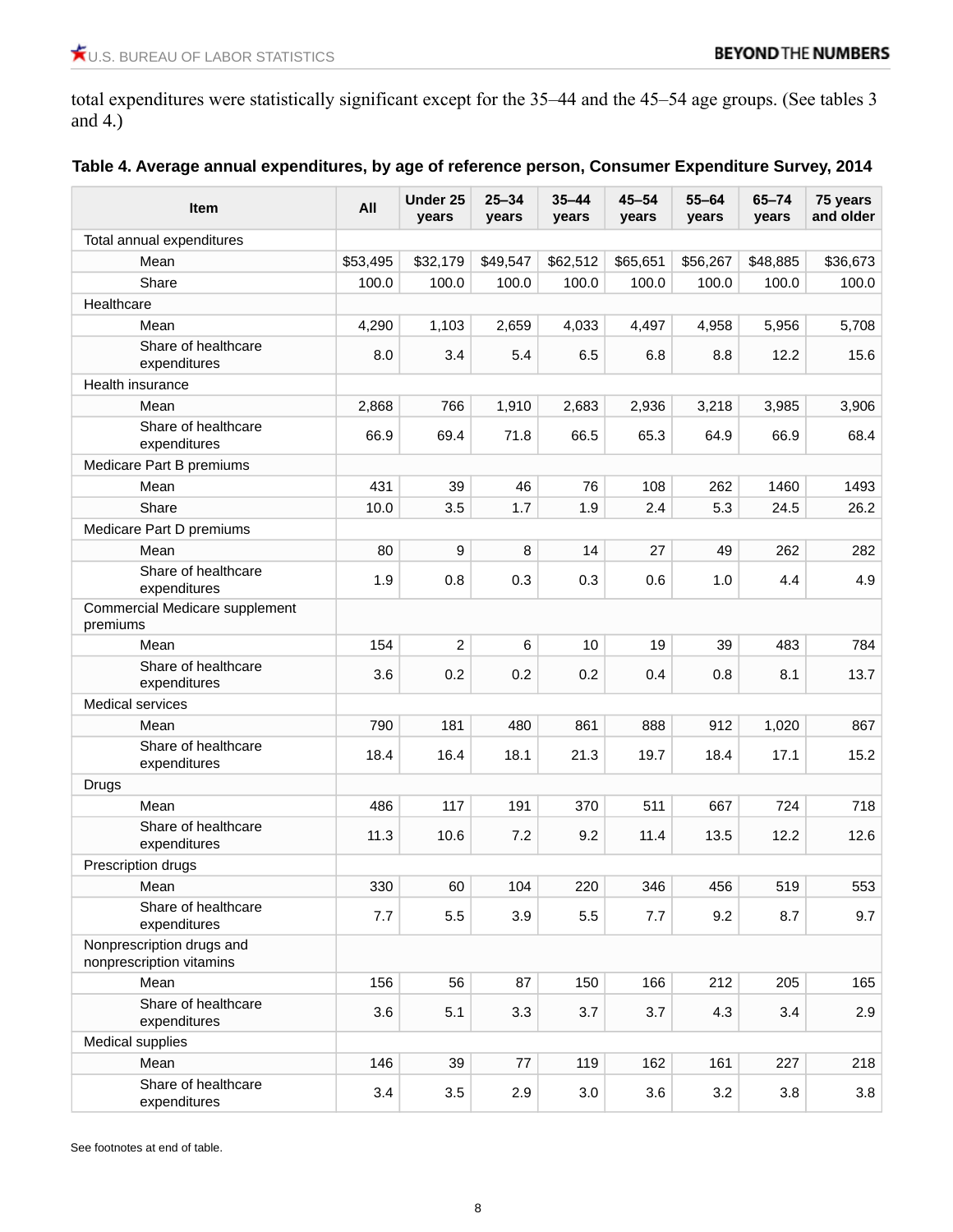#### Source: U.S. Bureau of Labor Statistics.

Total out-of-pocket healthcare spending went from \$1,103 for the under-25-years age group to \$5,956 for the 65-to-74 age group. The \$5,708 spent by the 75-years-and-older group was not statistically different from the amount spent by the 65-to-74 age group, but was greater than the amounts spent by all of the younger age groups. The amounts spent by the age groups 35–44, 45–54, and 55–64 were not statistically different, but were higher than those spent by the youngest two age groups and lower than those spent by the oldest two age groups. Healthcare's share of the household budget increased with age from 3.4 percent for the under-25-years group to 15.6 percent for the 75-years-and-older group. (See table 4.)

#### **Health insurance**

Spending on health insurance premiums tended to increase with the age of the reference person. Although the \$3,906 spent by the 75-years-and-older group was not statistically different from the \$3,985 spent by the 65 to-74 age group, both groups spent more than each of the remaining groups. The amounts spent by the age groups, 35–44, 45–54, and 55–64 were not statistically different from each other, but each group spent significantly more than each of the youngest two age groups and significantly less than each of the oldest two groups.

Health insurance premiums accounted for the greatest share of healthcare expenditures for all groups and ranged from 64.9 percent for the 55-to-64-year old group to 71.8 percent for the 25-to-34 year old group. (See table 4.)

<span id="page-8-0"></span>The composition of premium dollars varied by age. For example, premiums for Medicare Part B (Medical Insurance), Medicare Part D (Prescription Drug), and Medigap (commercial Medicare supplement) policies combined, accounted for 49.8 percent of premiums for the 65- to 74-year-olds and 52.6 percent for the 75 years-and-older group. For the remaining groups, this proportion ranged from 3.2 percent for the 25- to 34-yearolds to 11.2 percent for the 55- to 64-year-olds. (See chart 3.) Although most people are eligible for Medicare at age 65, they may not need to sign up for Part B coverage if they are still working and covered by their employer's health plan. For these individuals, Part D coverage may not be needed if their employer's plan has equivalent coverage. Because the 65- to 74- and the 75-years-and-older groups had the fewest earners (an average of .7 and .3 earners, respectively), they would be unlikely to have employer coverage that would allow them to postpone Medicare enrollment until after they were no longer employed. $8$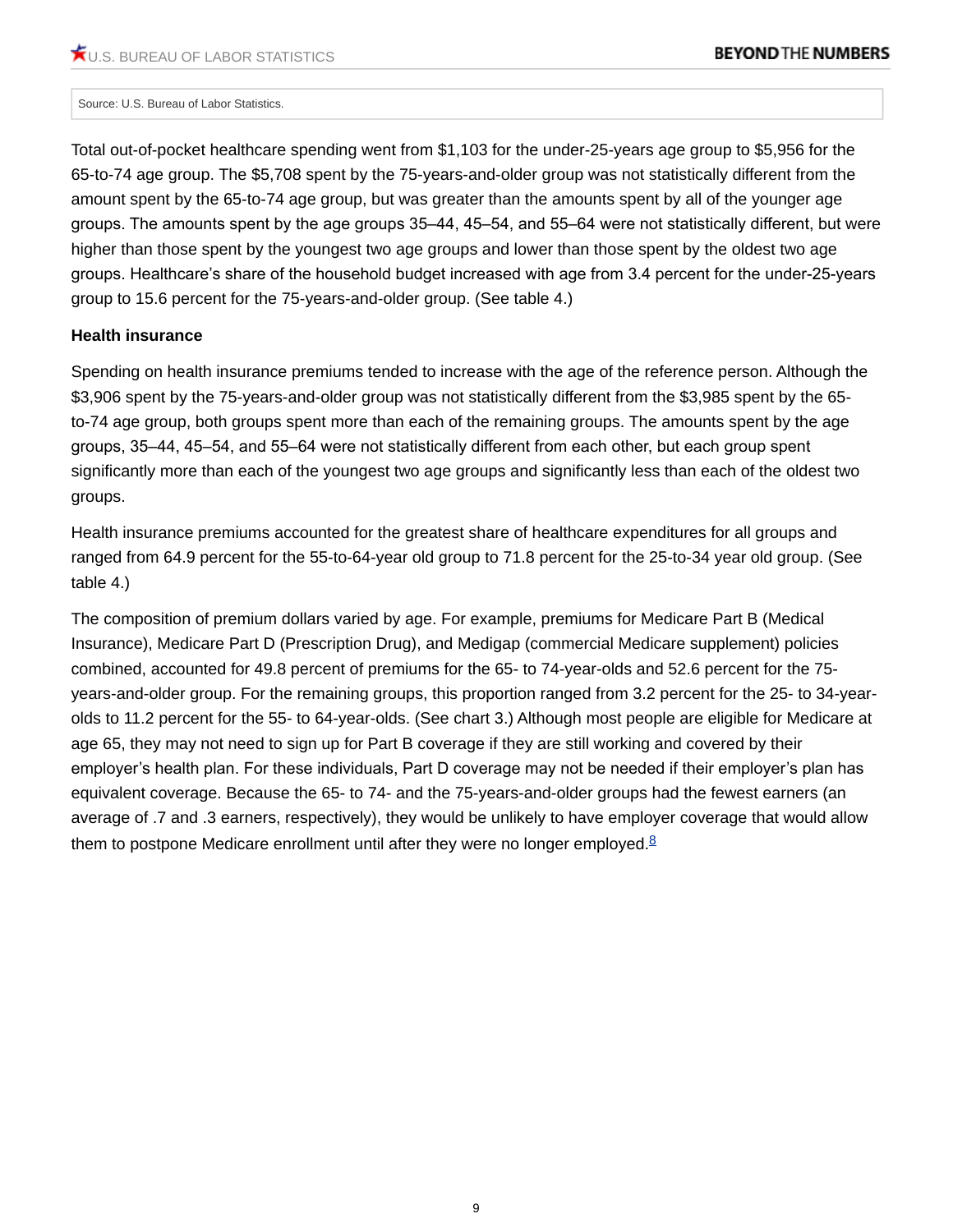

## **Medical services**

Spending on medical services went from \$181 for the under-25-years age group to \$480 for the 25- to 34-yearolds. These two groups spent significantly less than each of remaining age groups. The amounts spent by the 35–44, 45–54, 55–64, and 65–74, and 75-years-and-older age groups were not statistically different from each other. Medical services followed no particular pattern and ranged from 15.2 percent for the 75-years-and-older group to 21.3 percent for the 35- to 44-year-olds. (See table 4.)

## **Drugs**

Spending on drugs ranged from \$117 for the under-25-years age group to \$724 for the 65- to 74-year-olds. The amounts spent by the 55- to 64-, 65- to 74-, and 75-years-and-older groups were not statistically different from each other but were higher than those for the younger groups.

The share of the healthcare budget accounted for by drug expenditures followed no consistent pattern, ranging from 7.2 percent for the 25-to-34-age group to 13.5 percent for the 55-to-64 age group. (See table 4.)

When breaking down the components of drug expenditures, however, a different pattern emerged. The share of drug spending accounted for by prescription drugs increased with age from 51.6 percent for the under-25-age group to 77 percent for the 75-years-and-older group. (See chart 4.)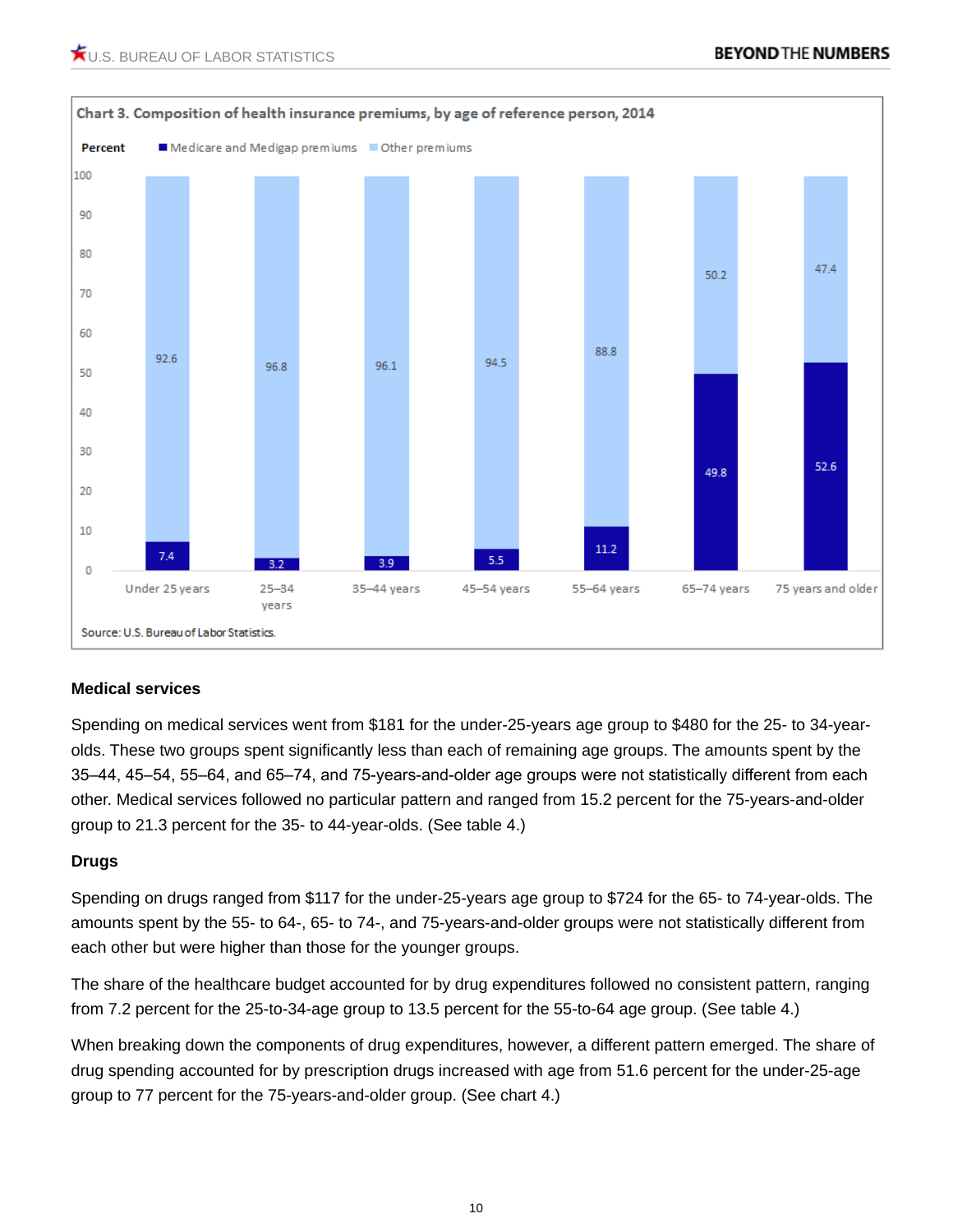

# **Medical supplies**

Spending on medical supplies was a negligible proportion of the healthcare budget and ranged from 2.9 percent for the 25-to-34 age group to 3.8 percent for the 65- to 74-year-old and the 75-years-and-older groups. The amount spent increased from \$39 for the under-25-years age group to \$119 for the 35-to-44-age group. All differences among the three youngest age groups were statistically significant. The age groups 45–54, 55–64, 65–74, and 75-years-and-older spent more than the younger groups, but the differences among the four oldest groups were not statistically significant. (See table 4.)

## **Income, age, health insurance: key factors**

Pretax income and age are important factors in household healthcare spending. In 2014, healthcare expenditures increased with pretax income level, from \$1,868 for the households in the lowest income quintile to \$7,219 for households in the highest income quintile; all differences between income quintiles were statistically significant. Healthcare spending went from \$1,103 for households in the under-25-years age group to \$5,956 for the 65-to-74 age group and \$5,708 for the 75-years-and-older group; not all of the spending differences between age groups were statistically significant. Spending on health insurance premiums accounted for the greatest proportion of healthcare spending among households at all income and age levels. The composition of premium dollars varied by income quintile and age level. Premiums for Medicare Part B (Medical Insurance), Medicare Part D (Prescription Drug), and Medigap (commercial Medicare supplements) coverage represented a greater proportion of premium spending among households in the lowest two income quintiles, compared with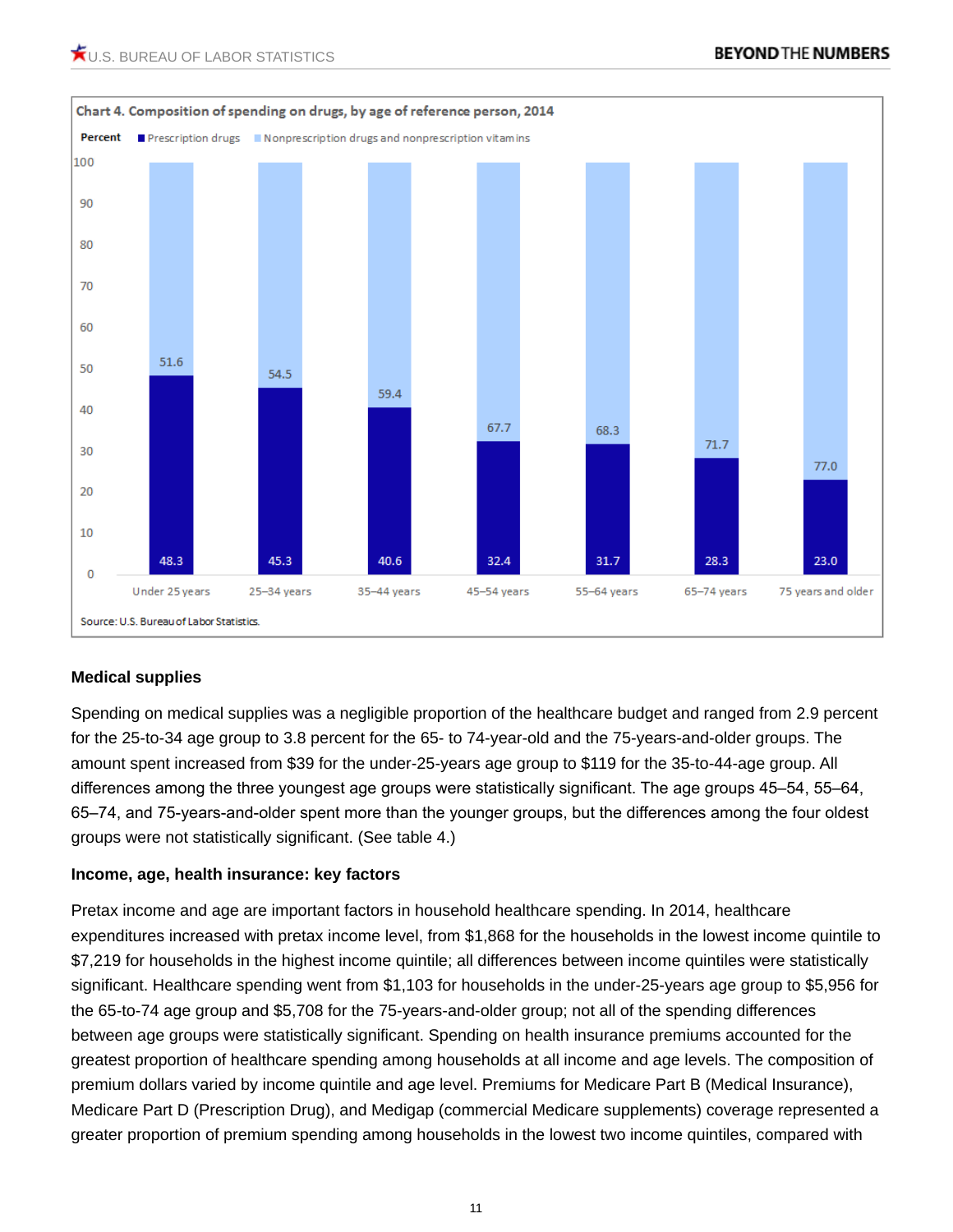the highest three income quintiles. Premiums for Medicare and Medigap coverage represented a greater proportion of health insurance spending for households in the 65-to-74 age group and in the 75-years-and-older group than among households in the lower age groups. Households in the lowest two income quintiles spent significantly less on medical services than households in the highest three income quintiles. Households with a reference person under 25 years old or 25–34 years of age spent significantly less on medical services than older households. The dollar amount spent on drugs (prescription drugs, nonprescription drugs, and nonprescription vitamins) tended to increase with income level, but not all differences between income quintiles were statistically significant. Spending on drugs tended to increase with age, but not all differences between age groups were statistically significant. Spending on medical supplies was an extremely small proportion of the healthcare budget and accounted for less than 4 percent of such spending for households whether classified by income or by age.

This **Beyond the Numbers** article was prepared by Ann C. Foster, an economist in the Office of Prices and Living Conditions, Bureau of Labor Statistics. Email: [foster.ann@bls.gov](mailto:foster.ann@bls.gov), telephone: (202) 691-5174.

Upon request, the information in this article will be made available to individuals who are sensory impaired. Voice phone: (202) 691-5200. Federal Relay Service: 1-800-877-8339. This article is in the public domain and may be reproduced without permission.

#### **NOTES**

<span id="page-11-0"></span> $1$  The disproportionate jump in household healthcare expenditures and in the share of total expenditures accounted for by healthcare shown in chart 1 is because more households reported health insurance expenditures in 2014 than in 2013, resulting from an improvement in interview survey questions about spending on health insurance. For more information, see "Consumer Expenditures - 2014," Note on health insurance, USDL-15-1696, Bureau of Labor Statistics, September 3, 2015, [https://](https://www.bls.gov/news.release/pdf/cesan.pdf) [www.bls.gov/news.release/pdf/cesan.pdf.](https://www.bls.gov/news.release/pdf/cesan.pdf)

<span id="page-11-1"></span><sup>[2](#page-1-0)</sup> Spending on healthcare and its components is net of any reimbursement.

<span id="page-11-2"></span> $\frac{3}{2}$  $\frac{3}{2}$  $\frac{3}{2}$  In the Consumer Expenditure Survey (CE), the consumer unit is the entity on which expenditure reports are collected. Consumer units include families, single persons living alone or sharing a household with others but who are financially independent, or two or more persons living together who share expenses. While "consumer unit" is the proper technical term for the purposes of the CE, it is often used interchangeably with "household" or "family" for convenience. This article will use "household" instead of "consumer unit."

The reference person is the first household member mentioned by the CE respondent when asked to "Start with the name of the person, or one of the persons, who owns or rents the home." It is with respect to this person that the relationship of the other consumer unit members is determined. For more information, see CE Glossary of Terms, Characteristics Section, [https://](https://www.bls.gov/cex/csxgloss.htm) [www.bls.gov/cex/csxgloss.htm.](https://www.bls.gov/cex/csxgloss.htm)

<span id="page-11-3"></span> $4$  See table 1101, Quintiles of income before taxes: Annual expenditure means, shares, standard errors, and coefficient of variation, Consumer Expenditure Survey, 2014,<https://www.bls.gov/cex/2014/combined/quintile.pdf>

<span id="page-11-4"></span> $5$  See table 1101, Quintiles of income before taxes: Annual expenditure means, shares, standard errors, and coefficient of variation, Consumer Expenditure Survey, 2014,<https://www.bls.gov/cex/2014/combined/quintile.pdf>